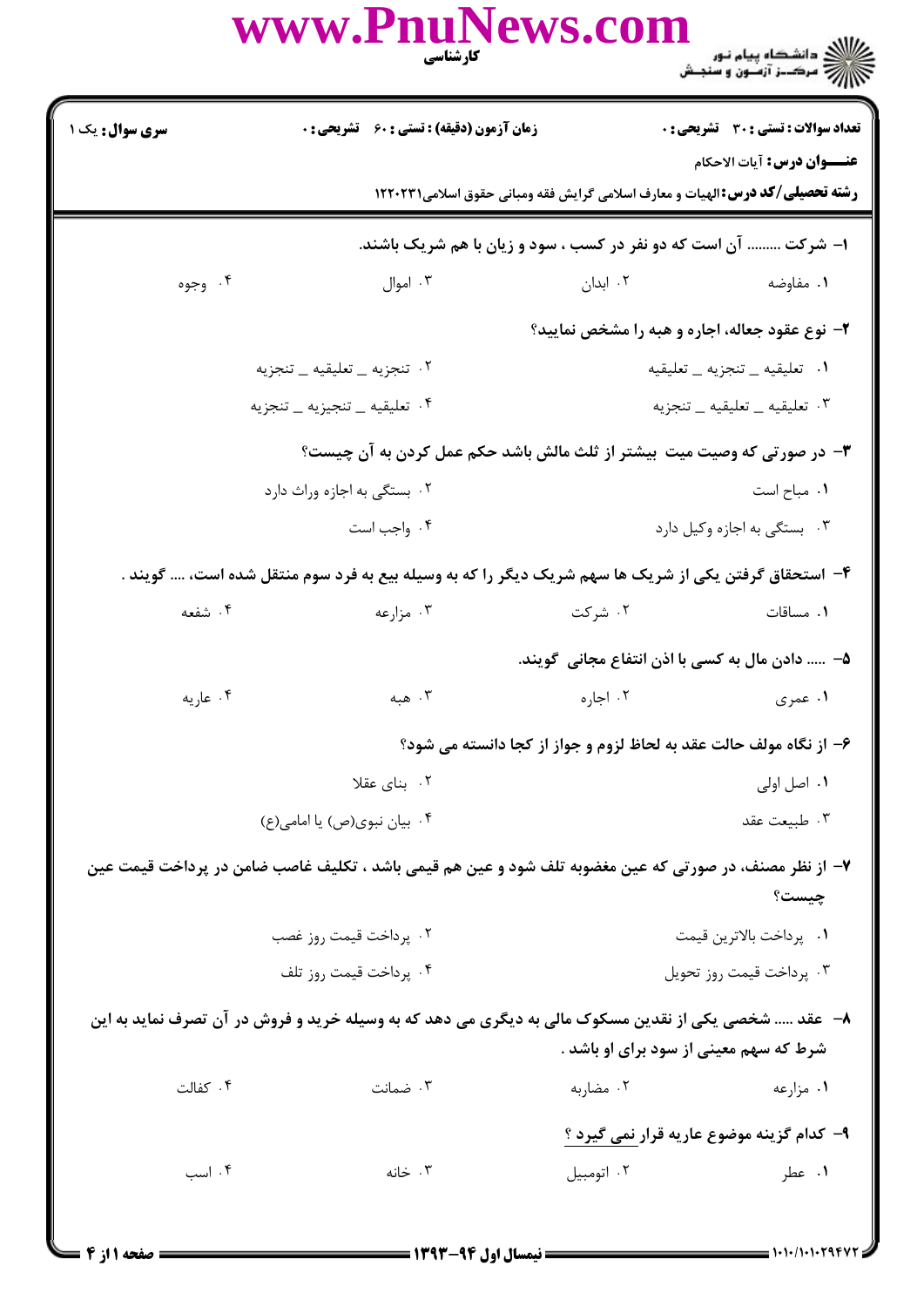|                                                                                                                                                                              | www.PnuNews.com                                  | )<br>)))))) دانشگاه پیام نور<br>))))) – مرکــز آزمـون و سنجـش<br><b>کارشناسی</b><br>استان                                                    |  |  |
|------------------------------------------------------------------------------------------------------------------------------------------------------------------------------|--------------------------------------------------|----------------------------------------------------------------------------------------------------------------------------------------------|--|--|
| <b>سری سوال : ۱ یک</b>                                                                                                                                                       | <b>زمان آزمون (دقیقه) : تستی : 60 گشریحی : 0</b> | تعداد سوالات : تستى : 30 ٪ تشريحي : 0                                                                                                        |  |  |
|                                                                                                                                                                              |                                                  | <b>عنـــوان درس:</b> آیات الاحکام                                                                                                            |  |  |
|                                                                                                                                                                              |                                                  | <b>رشته تحصیلی/کد درس:</b> الهیات و معارف اسلامی گرایش فقه ومبانی حقوق اسلامی۱۲۲۰۲۳۱                                                         |  |  |
|                                                                                                                                                                              |                                                  | <b>۰۱- واژه«اصر» در آیه « و اخذتم علی ذلکم إصری» به چه معناست؟</b>                                                                           |  |  |
| ۰۴ عهد                                                                                                                                                                       | ۰۳ سخن                                           | <b>۱.</b> ایقاع مسلمان است که تعداد ایتقاع مسلمان این است که است که است که این است که است که است که است که است که ا                          |  |  |
|                                                                                                                                                                              |                                                  | 11- عقد هبه به اولی الارحام از کدامیک از اقسام عقد از حیث لزوم و جوازمی باشد؟                                                                |  |  |
|                                                                                                                                                                              | ۰۲ بر دو طرف معامله لازم است                     | ٠١ از يک طرف لازم و از طرف ديگر جائزاست                                                                                                      |  |  |
|                                                                                                                                                                              | ۰۴ در ابتدا لازم است سپس جائز می شود             | ۰۳ بر دو طرف معامله جائز است                                                                                                                 |  |  |
| <b>۱۲</b> - با توجه به عبارت زیر گزینه صحیح را مشخص نمایید:<br>«قد يكون العقد جائزا في مبدئه ثم يؤول الى اللزوم كالهبة بعد القبض و الوصية قبل الموت و القبول و  تلزم بعدهما» |                                                  |                                                                                                                                              |  |  |
|                                                                                                                                                                              | ۰۲ هبه بعد از قبض جائز است                       | ٠١ وصيت قبل از موت و قبول لازم است                                                                                                           |  |  |
|                                                                                                                                                                              | ۰۴ هبه قبل از قبض لازم است                       | ۰۳ وصیت بعد از موت و قبول لازم است                                                                                                           |  |  |
| ۱۳– از کلمه « فلیستعفف » در آیه شریفه«و من کان غنیا فلیستعفف و من کان فقیرا فلیاکل بالمعروف»چه حکمی استفاده می<br>شود ؟                                                      |                                                  |                                                                                                                                              |  |  |
|                                                                                                                                                                              |                                                  | ۰۱ عفیف بودن در عرصه اجتماعی به ویژه در مسائل اقتصادی                                                                                        |  |  |
|                                                                                                                                                                              |                                                  | ۰۲ وجوب استفاده از اموال کودک به عنوان حق قیمومیت                                                                                            |  |  |
|                                                                                                                                                                              |                                                  | ۰۳ حرمت استفاده از اموال يتيم به عنوان حق قيموميت براي ثروتمندان                                                                             |  |  |
|                                                                                                                                                                              |                                                  | ۰۴ کراهت استفاده از اموال کودک                                                                                                               |  |  |
|                                                                                                                                                                              |                                                  | <b>۱۴</b> - رشید از منظر فقه امامیه به چه معنی است؟                                                                                          |  |  |
|                                                                                                                                                                              | ۰۲ کسی است که کودکان یتیم را آزمایش می کند       | ٠١ كسى است كه عاقل وبالغ باشد                                                                                                                |  |  |
|                                                                                                                                                                              | ۰۴ کسی است که دارای عقل معاش باشد                | ۰۳ کسی است که در امور اجتماعی مدبّر باشد                                                                                                     |  |  |
| ۱۵– منظور از …. این است که عین ملکی را از روی طاعت و استحباب ، مجانی و بدون عوض به دیگری تملیک کنند.                                                                         |                                                  |                                                                                                                                              |  |  |
| ۰۴ هېه                                                                                                                                                                       | ۰۳ صدقه                                          | ٠٢ قرض الحسنه<br>۱. شفعه                                                                                                                     |  |  |
|                                                                                                                                                                              |                                                  | 1۶– آيه شريفه« و ليخش الذين لو تركوا من خلفهم ذرية ضعافا خافوا عليهم فليتقوا الله و ليقولوا قولا …» به كدام يك از مسائل<br>زیر دلالت می کند؟ |  |  |
|                                                                                                                                                                              | ۰۲ ولايت و سرپرستي كودكان                        | ۰۱ ارثیه ذریه                                                                                                                                |  |  |
| ۰۴ خشوع و تواضع                                                                                                                                                              |                                                  | ۰۳ جهاد ابتدایی                                                                                                                              |  |  |
|                                                                                                                                                                              |                                                  |                                                                                                                                              |  |  |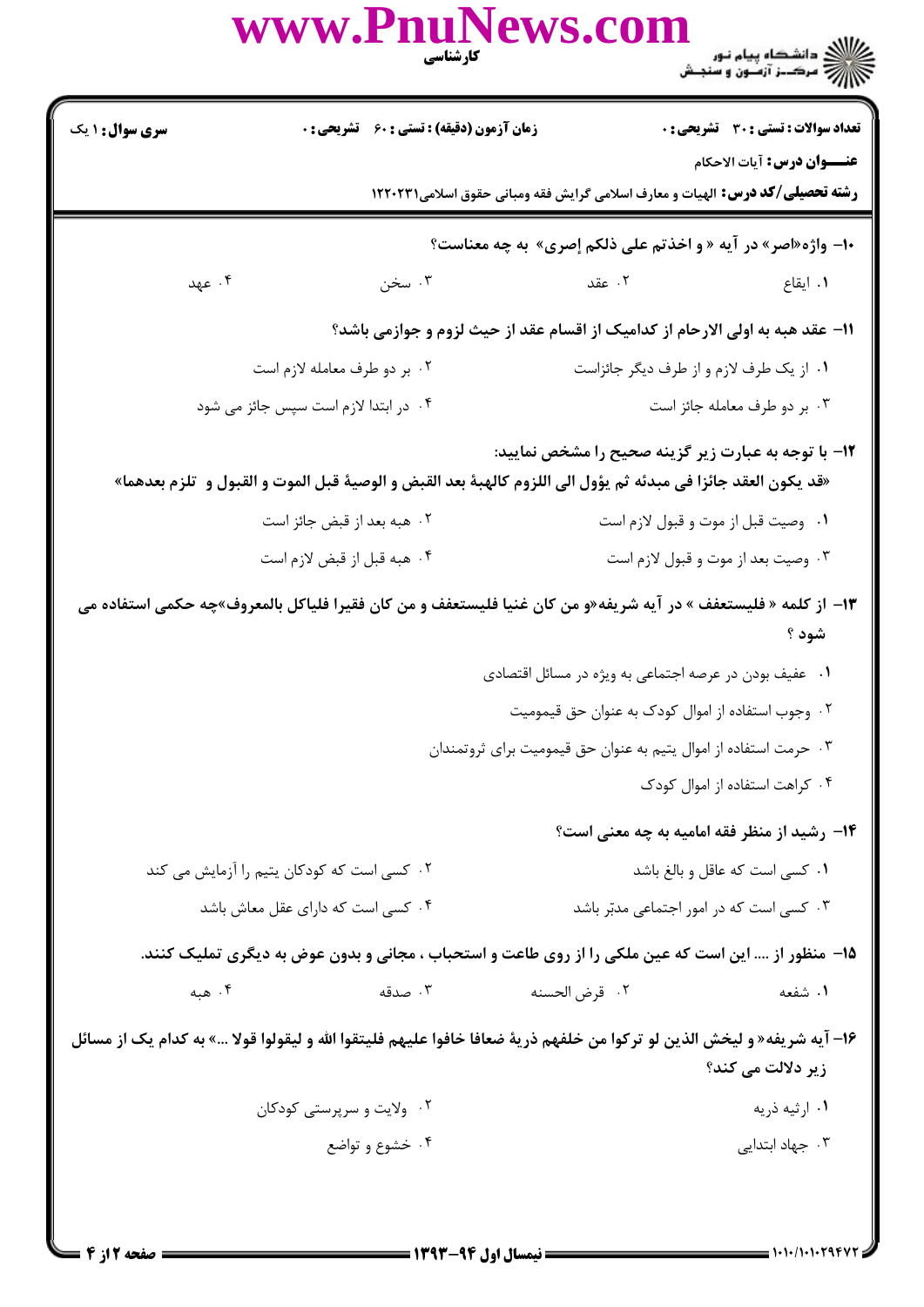|                                                                                       | www.PnuNews.co<br>كارشناسي                                                                                      |                                                                                      |                                                        |  |
|---------------------------------------------------------------------------------------|-----------------------------------------------------------------------------------------------------------------|--------------------------------------------------------------------------------------|--------------------------------------------------------|--|
| <b>سری سوال : ۱ یک</b>                                                                | زمان آزمون (دقیقه) : تستی : 60 ٪ تشریحی : 0                                                                     |                                                                                      | <b>تعداد سوالات : تستی : 30 - تشریحی : 0</b>           |  |
|                                                                                       |                                                                                                                 | <b>رشته تحصیلی/کد درس:</b> الهیات و معارف اسلامی گرایش فقه ومبانی حقوق اسلامی1۲۲۰۲۳۱ | <b>عنـــوان درس:</b> آيات الاحكام                      |  |
|                                                                                       | IV− منظور از« اكل بالمعروف » در آيه شريفه« و من كان فقيرا فلياكل بالمعروف » بر اساس ديدگاه فاضل مقداد كدام است؟ |                                                                                      |                                                        |  |
|                                                                                       |                                                                                                                 | ۰۱ قیم هر جور که خودش مصلحت ببیند می تواند از مال یتیم استفاده نماید                 |                                                        |  |
| ۰۲ اینکه قیم از نیاز و حاجت خودش و حق قیمومیت و اجرت کارش هر کدام کمتر بود دریافت کند |                                                                                                                 |                                                                                      |                                                        |  |
|                                                                                       | ۰۳ قیم به اندازه ای که برای کودک انجام می دهد از مال کودک بابت حق قیمومیت و اجرت و مزد کارش دریافت می کند       |                                                                                      |                                                        |  |
|                                                                                       | ۰۴ قیم به اندازه ای که حاجت دارد و به مقداری که نیاز او را تامین می کند حق تصرف در اموال یتیم دارد              |                                                                                      |                                                        |  |
|                                                                                       |                                                                                                                 |                                                                                      | ۱۸– کدام یک از گزینه های زیر از عطایا <u>نمی باشد؟</u> |  |
| ۰۴ وقف                                                                                | ۰۳ صدقه                                                                                                         | ۰۲ يمين                                                                              | ۰۱ سکنی                                                |  |
|                                                                                       |                                                                                                                 |                                                                                      | ۱۹- در عرف مراد از کلمه«یتیم» کدام است؟                |  |
|                                                                                       | ۰۲ صغیری که مادر ندارد                                                                                          |                                                                                      | ۰۱ هر کسی که از وجود پدر برخوردار نباشد                |  |
|                                                                                       | ۰۴ صغیری که پدر ندارد                                                                                           |                                                                                      | ۰۳ صغیری که پدر و مادر ندارد                           |  |
|                                                                                       |                                                                                                                 | -۲۰- در کدام یک از موارد زیر، سفیه محجور خواهد بود؟                                  |                                                        |  |
| ۰۴ امور مالی                                                                          | ۰۳ امور حقوقی                                                                                                   | ۰۲ امور کلامی                                                                        | ۰۱ امور اجتماعی                                        |  |
|                                                                                       |                                                                                                                 |                                                                                      | 21- كدام گزينه جزء شرايط صحت شفعه است؟                 |  |
|                                                                                       | ۰۲ مال مشاركتي منقول باشد                                                                                       | ۰۱ شریکان باید عادل باشند                                                            |                                                        |  |
| ۰۴ شریکان بیش از سه نفر نباشد                                                         |                                                                                                                 |                                                                                      | ۰۳ ملک قابلیت تقسیم داشته باشد                         |  |
|                                                                                       |                                                                                                                 |                                                                                      | <b>3۲- کدام یک امانت شرعی است؟</b>                     |  |
|                                                                                       | ۰۲ اجاره                                                                                                        |                                                                                      | ٠١ عاريه                                               |  |
|                                                                                       | ۰۴ گرفتن ودیعه از کودک و مجنون                                                                                  |                                                                                      | ۰۳ رهن                                                 |  |
|                                                                                       | 23- در آیه شریفه«من انصاری الی الله» و «و لاتاکلوا اموالهم الی اموالکم» واژه «الی» از نظرشیخ طوسی چه معنی است؟  |                                                                                      |                                                        |  |
| ۰۴ من                                                                                 | ۰۳ فی                                                                                                           | ۰۲ مع                                                                                | ۰۱ حتی                                                 |  |
|                                                                                       |                                                                                                                 | <b>34- از نظر فقه و حقوق اسلامی، کودک صلاحیت کدام یک از امور زیر را دارد؟</b>        |                                                        |  |
|                                                                                       | ۰۲ حق تصرف در نفس خویش                                                                                          | ۰۱ صلاحیت محافظت و نگهداری از جان و مال خود                                          |                                                        |  |
| ۰۴ حق مالکیت                                                                          |                                                                                                                 | ۰۳ حق تصرف در مال                                                                    |                                                        |  |
|                                                                                       |                                                                                                                 |                                                                                      |                                                        |  |
|                                                                                       |                                                                                                                 |                                                                                      |                                                        |  |